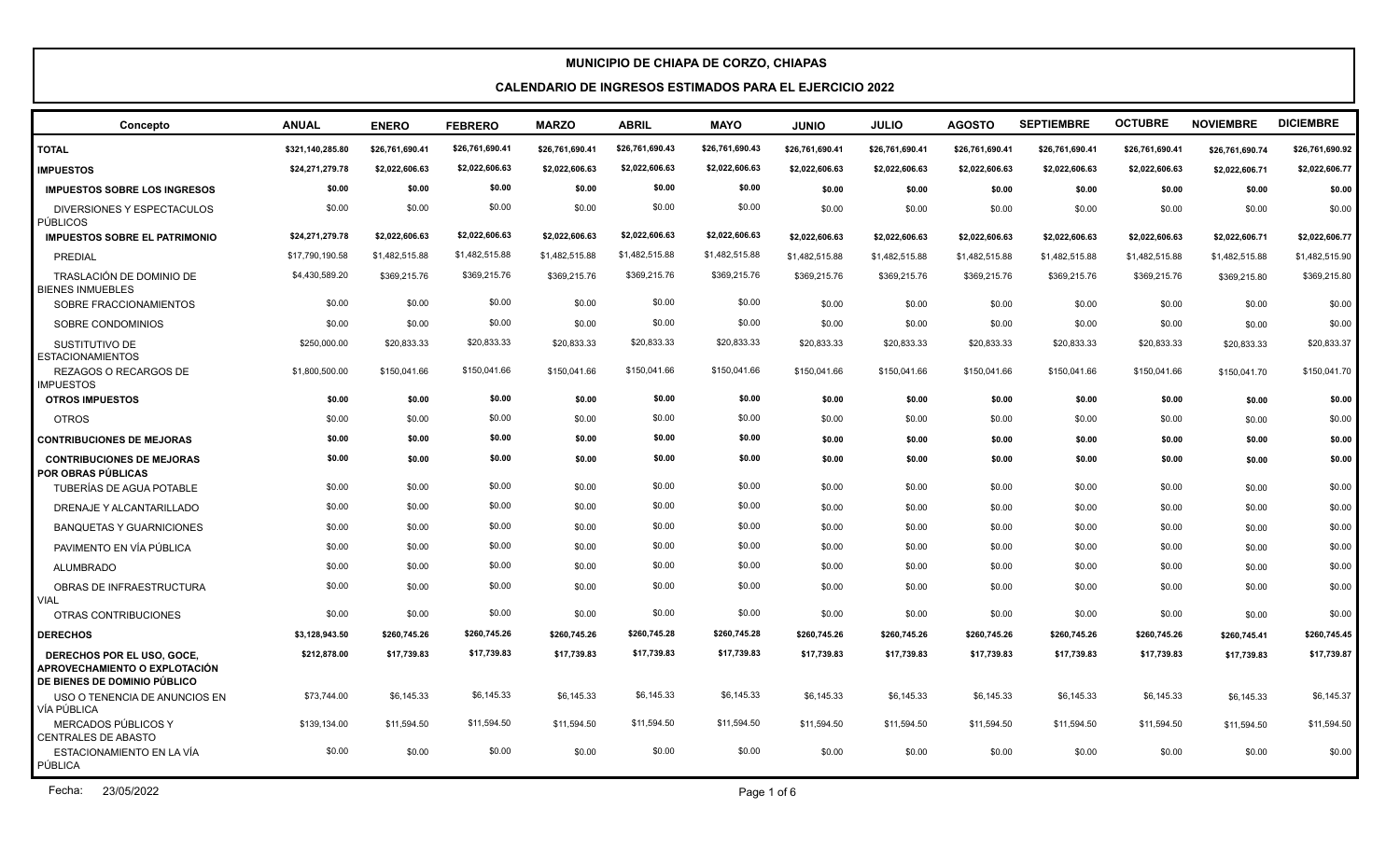| Concepto                                                                                                                      | <b>ANUAL</b>   | <b>ENERO</b> | <b>FEBRERO</b> | <b>MARZO</b> | <b>ABRIL</b> | <b>MAYO</b>  | <b>JUNIO</b> | <b>JULIO</b> | <b>AGOSTO</b> | <b>SEPTIEMBRE</b> | <b>OCTUBRE</b> | <b>NOVIEMBRE</b> | <b>DICIEMBRE</b> |
|-------------------------------------------------------------------------------------------------------------------------------|----------------|--------------|----------------|--------------|--------------|--------------|--------------|--------------|---------------|-------------------|----------------|------------------|------------------|
| <b>DERECHOS A LOS HIDROCARBUROS</b>                                                                                           | \$0.00         | \$0.00       | \$0.00         | \$0.00       | \$0.00       | \$0.00       | \$0.00       | \$0.00       | \$0.00        | \$0.00            | \$0.00         | \$0.00           | \$0.00           |
| POR EXTRACCIÓN DE PETRÓLEO<br><b>CRUDO</b>                                                                                    | \$0.00         | \$0.00       | \$0.00         | \$0.00       | \$0.00       | \$0.00       | \$0.00       | \$0.00       | \$0.00        | \$0.00            | \$0.00         | \$0.00           | \$0.00           |
| DERECHOS POR PRESTACIÓN DE<br><b>SERVICIOS</b>                                                                                | \$1,165,582.50 | \$97,131.86  | \$97,131.86    | \$97,131.86  | \$97,131.86  | \$97,131.86  | \$97,131.86  | \$97,131.86  | \$97,131.86   | \$97,131.86       | \$97,131.86    | \$97,131.95      | \$97,131.95      |
| SERVICIOS PÚBLICOS DE<br><b>PANTEONES</b>                                                                                     | \$639,767.50   | \$53,313.95  | \$53,313.95    | \$53,313.95  | \$53,313.95  | \$53,313.95  | \$53,313.95  | \$53,313.95  | \$53,313.95   | \$53,313.95       | \$53,313.95    | \$53,314.00      | \$53,314.00      |
| RASTROS PÚBLICOS                                                                                                              | \$36,315.00    | \$3,026.25   | \$3,026.25     | \$3,026.25   | \$3,026.25   | \$3,026.25   | \$3,026.25   | \$3,026.25   | \$3,026.25    | \$3,026.25        | \$3,026.25     | \$3,026.25       | \$3,026.25       |
| SERVICIOS PÚBLICOS DE AGUA<br>POTABLE Y ALCANTARILLADO                                                                        | \$0.00         | \$0.00       | \$0.00         | \$0.00       | \$0.00       | \$0.00       | \$0.00       | \$0.00       | \$0.00        | \$0.00            | \$0.00         | \$0.00           | \$0.00           |
| LIMPIEZA DE LOTES BALDÍOS                                                                                                     | \$0.00         | \$0.00       | \$0.00         | \$0.00       | \$0.00       | \$0.00       | \$0.00       | \$0.00       | \$0.00        | \$0.00            | \$0.00         | \$0.00           | \$0.00           |
| ASEO PÚBLICO                                                                                                                  | \$489,500.00   | \$40,791.66  | \$40,791.66    | \$40,791.66  | \$40,791.66  | \$40,791.66  | \$40,791.66  | \$40,791.66  | \$40,791.66   | \$40,791.66       | \$40,791.66    | \$40,791.70      | \$40,791.70      |
| <b>INSPECCIÓN SANITARIA</b>                                                                                                   | \$0.00         | \$0.00       | \$0.00         | \$0.00       | \$0.00       | \$0.00       | \$0.00       | \$0.00       | \$0.00        | \$0.00            | \$0.00         | \$0.00           | \$0.00           |
| <b>OTROS DERECHOS</b>                                                                                                         | \$1,750,483.00 | \$145,873.57 | \$145,873.57   | \$145,873.57 | \$145,873.59 | \$145,873.59 | \$145,873.57 | \$145,873.57 | \$145,873.57  | \$145,873.57      | \$145,873.57   | \$145,873.63     | \$145,873.63     |
| <b>LICENCIAS</b>                                                                                                              | \$210,985.00   | \$17,582.08  | \$17,582.08    | \$17,582.08  | \$17,582.08  | \$17,582.08  | \$17,582.08  | \$17,582.08  | \$17,582.08   | \$17,582.08       | \$17,582.08    | \$17,582.10      | \$17,582.10      |
| LICENCIAS, PERMISOS PARA<br>CONSTRUCCIÓN Y OTROS                                                                              | \$1,456,025.00 | \$121,335.41 | \$121,335.41   | \$121,335.41 | \$121,335.41 | \$121,335.41 | \$121,335.41 | \$121,335.41 | \$121,335.41  | \$121,335.41      | \$121,335.41   | \$121,335.45     | \$121,335.45     |
| <b>CERTIFICACIONES Y</b><br><b>CONSTANCIAS</b>                                                                                | \$83,025.00    | \$6,918.75   | \$6,918.75     | \$6,918.75   | \$6,918.75   | \$6,918.75   | \$6,918.75   | \$6.918.75   | \$6,918.75    | \$6,918.75        | \$6,918.75     | \$6,918.75       | \$6,918.75       |
| OTROS DERECHOS                                                                                                                | \$448.00       | \$37.33      | \$37.33        | \$37.33      | \$37.35      | \$37.35      | \$37.33      | \$37.33      | \$37.33       | \$37.33           | \$37.33        | \$37.33          | \$37.33          |
| <b>ACCESORIOS DE DERECHOS</b>                                                                                                 | \$0.00         | \$0.00       | \$0.00         | \$0.00       | \$0.00       | \$0.00       | \$0.00       | \$0.00       | \$0.00        | \$0.00            | \$0.00         | \$0.00           | \$0.00           |
| <b>REZAGOS O RECARGOS DE</b><br><b>DERECHOS</b>                                                                               | \$0.00         | \$0.00       | \$0.00         | \$0.00       | \$0.00       | \$0.00       | \$0.00       | \$0.00       | \$0.00        | \$0.00            | \$0.00         | \$0.00           | \$0.00           |
| <b>PRODUCTOS</b>                                                                                                              | \$0.00         | \$0.00       | \$0.00         | \$0.00       | \$0.00       | \$0.00       | \$0.00       | \$0.00       | \$0.00        | \$0.00            | \$0.00         | \$0.00           | \$0.00           |
| PRODUCTOS DE TIPO CORRIENTE                                                                                                   | \$0.00         | \$0.00       | \$0.00         | \$0.00       | \$0.00       | \$0.00       | \$0.00       | \$0.00       | \$0.00        | \$0.00            | \$0.00         | \$0.00           | \$0.00           |
| <b>PRODUCTOS DERIVADOS DEL USO</b><br>Y APROVECHAMIENTO DE BIENES NO<br><b>SUJETOS A RÉGIMEN DE DOMINIO</b><br><b>PÚBLICO</b> | \$0.00         | \$0.00       | \$0.00         | \$0.00       | \$0.00       | \$0.00       | \$0.00       | \$0.00       | \$0.00        | \$0.00            | \$0.00         | \$0.00           | \$0.00           |
| PRODUCTOS DE BIENES<br>MUEBLES E INMUEBLES<br>(ARRENDAMIENTO)                                                                 | \$0.00         | \$0.00       | \$0.00         | \$0.00       | \$0.00       | \$0.00       | \$0.00       | \$0.00       | \$0.00        | \$0.00            | \$0.00         | \$0.00           | \$0.00           |
| PRODUCTOS DE<br>ESTACIONAMIENTOS PÚBLICOS<br><b>MUNICIPALES</b>                                                               | \$0.00         | \$0.00       | \$0.00         | \$0.00       | \$0.00       | \$0.00       | \$0.00       | \$0.00       | \$0.00        | \$0.00            | \$0.00         | \$0.00           | \$0.00           |
| <b>ENAJENACIÓN DE BIENES</b><br><b>I MUEBLES NO SUJETOS A SER</b><br><b>INVENTARIADOS</b>                                     | \$0.00         | \$0.00       | \$0.00         | \$0.00       | \$0.00       | \$0.00       | \$0.00       | \$0.00       | \$0.00        | \$0.00            | \$0.00         | \$0.00           | \$0.00           |
| PRODUCTOS DE BIENES<br><b>MUEBLES E INMUEBLES</b><br>(ENAJENACIÓN)                                                            | \$0.00         | \$0.00       | \$0.00         | \$0.00       | \$0.00       | \$0.00       | \$0.00       | \$0.00       | \$0.00        | \$0.00            | \$0.00         | \$0.00           | \$0.00           |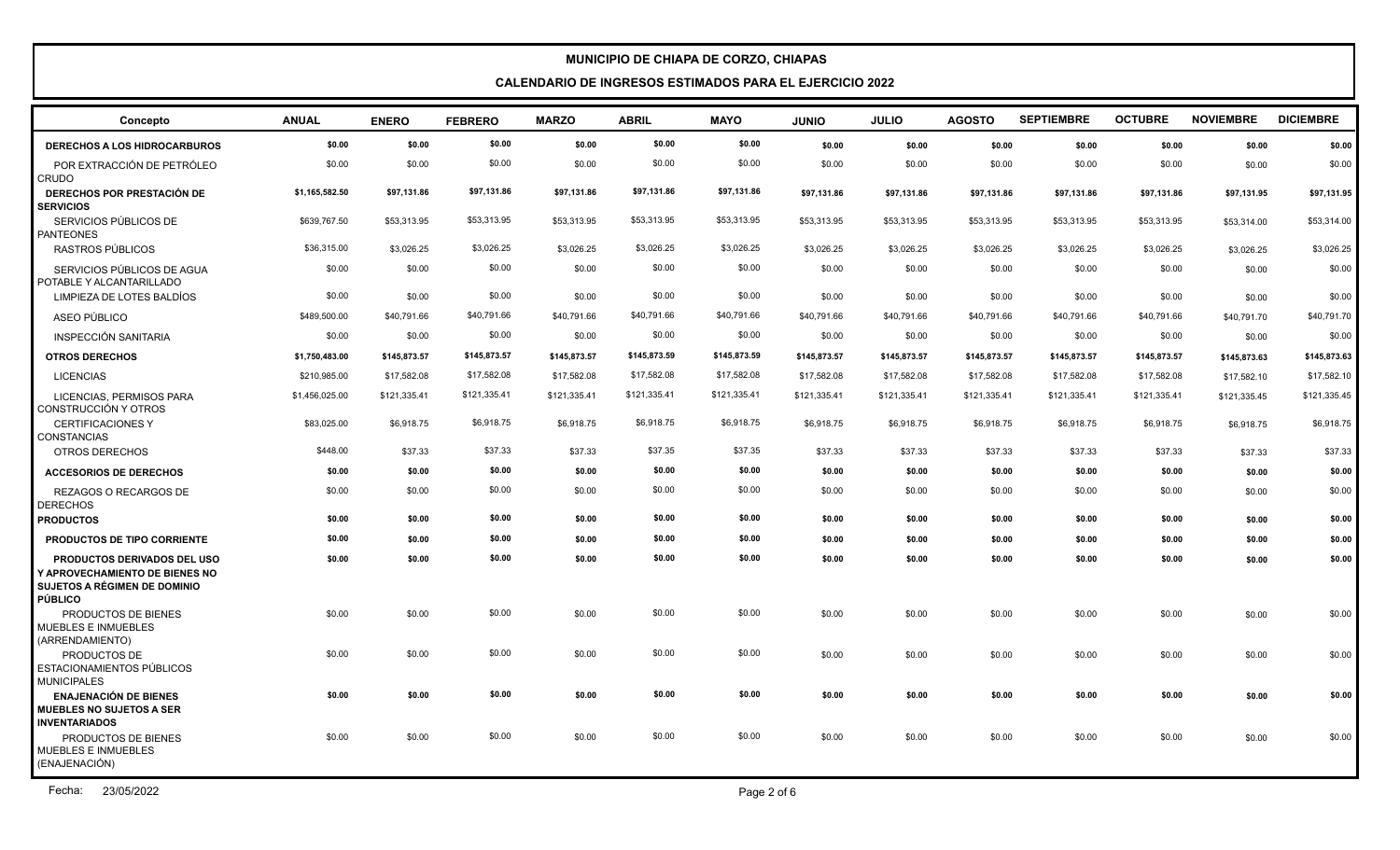**CALENDARIO DE INGRESOS ESTIMADOS PARA EL EJERCICIO 2022**

| Concepto                                                           | <b>ANUAL</b> | <b>ENERO</b> | <b>FEBRERO</b> | <b>MARZO</b> | <b>ABRIL</b> | <b>MAYO</b> | <b>JUNIO</b> | <b>JULIO</b> | <b>AGOSTO</b> | <b>SEPTIEMBRE</b> | <b>OCTUBRE</b> | <b>NOVIEMBRE</b> | <b>DICIEMBRE</b> |
|--------------------------------------------------------------------|--------------|--------------|----------------|--------------|--------------|-------------|--------------|--------------|---------------|-------------------|----------------|------------------|------------------|
| <b>ACCESORIOS DE PRODUCTOS</b>                                     | \$0.00       | \$0.00       | \$0.00         | \$0.00       | \$0.00       | \$0.00      | \$0.00       | \$0.00       | \$0.00        | \$0.00            | \$0.00         | \$0.00           | \$0.00           |
| REZAGOS O RECARGOS DE<br><b>PRODUCTOS</b>                          | \$0.00       | \$0.00       | \$0.00         | \$0.00       | \$0.00       | \$0.00      | \$0.00       | \$0.00       | \$0.00        | \$0.00            | \$0.00         | \$0.00           | \$0.00           |
| <b>OTROS PRODUCTOS QUE</b>                                         | \$0.00       | \$0.00       | \$0.00         | \$0.00       | \$0.00       | \$0.00      | \$0.00       | \$0.00       | \$0.00        | \$0.00            | \$0.00         | \$0.00           | \$0.00           |
| <b>GENERAN INGRESOS CORRIENTES</b>                                 |              |              |                |              |              |             |              |              |               |                   |                |                  |                  |
| PRODUCTOS DERIVADOS DE<br><b>BIENES MUEBLES</b>                    | \$0.00       | \$0.00       | \$0.00         | \$0.00       | \$0.00       | \$0.00      | \$0.00       | \$0.00       | \$0.00        | \$0.00            | \$0.00         | \$0.00           | \$0.00           |
| PRODUCTOS FINANCIEROS<br>(ORDINARIOS)                              | \$0.00       | \$0.00       | \$0.00         | \$0.00       | \$0.00       | \$0.00      | \$0.00       | \$0.00       | \$0.00        | \$0.00            | \$0.00         | \$0.00           | \$0.00           |
| PRODUCTOS FINANCIEROS<br>(CAPUFE)                                  | \$0.00       | \$0.00       | \$0.00         | \$0.00       | \$0.00       | \$0.00      | \$0.00       | \$0.00       | \$0.00        | \$0.00            | \$0.00         | \$0.00           | \$0.00           |
| PRODUCTOS FINANCIEROS<br>(OTROS CONVENIDOS)                        | \$0.00       | \$0.00       | \$0.00         | \$0.00       | \$0.00       | \$0.00      | \$0.00       | \$0.00       | \$0.00        | \$0.00            | \$0.00         | \$0.00           | \$0.00           |
| PRODUCTOS FINANCIEROS<br>(ADICIONALES ESTATALES)                   | \$0.00       | \$0.00       | \$0.00         | \$0.00       | \$0.00       | \$0.00      | \$0.00       | \$0.00       | \$0.00        | \$0.00            | \$0.00         | \$0.00           | \$0.00           |
| PRODUCTOS FINANCIEROS<br>(OTROS SUBSIDIOS)                         | \$0.00       | \$0.00       | \$0.00         | \$0.00       | \$0.00       | \$0.00      | \$0.00       | \$0.00       | \$0.00        | \$0.00            | \$0.00         | \$0.00           | \$0.00           |
| PRODUCTOS FINANCIEROS<br>(FINANCIAMIENTOS Y EMPRÉSTITOS)           | \$0.00       | \$0.00       | \$0.00         | \$0.00       | \$0.00       | \$0.00      | \$0.00       | \$0.00       | \$0.00        | \$0.00            | \$0.00         | \$0.00           | \$0.00           |
| OTROS PRODUCTOS                                                    | \$0.00       | \$0.00       | \$0.00         | \$0.00       | \$0.00       | \$0.00      | \$0.00       | \$0.00       | \$0.00        | \$0.00            | \$0.00         | \$0.00           | \$0.00           |
| <b>APROVECHAMIENTOS</b>                                            | \$621,364.00 | \$51,780.33  | \$51,780.33    | \$51,780.33  | \$51,780.33  | \$51,780.33 | \$51,780.33  | \$51,780.33  | \$51,780.33   | \$51,780.33       | \$51,780.33    | \$51,780.33      | \$51,780.37      |
| APROVECHAMIENTOS DE TIPO<br><b>CORRIENTE</b>                       | \$621,364.00 | \$51,780.33  | \$51,780.33    | \$51,780.33  | \$51,780.33  | \$51,780.33 | \$51,780.33  | \$51,780.33  | \$51,780.33   | \$51,780.33       | \$51,780.33    | \$51,780.33      | \$51,780.37      |
| <b>INCENTIVOS DERIVADOS DE LA</b><br>I COLABORACIÓN FISCAL         | \$0.00       | \$0.00       | \$0.00         | \$0.00       | \$0.00       | \$0.00      | \$0.00       | \$0.00       | \$0.00        | \$0.00            | \$0.00         | \$0.00           | \$0.00           |
| <b>ISR PARTICIPABLE</b>                                            | \$0.00       | \$0.00       | \$0.00         | \$0.00       | \$0.00       | \$0.00      | \$0.00       | \$0.00       | \$0.00        | \$0.00            | \$0.00         | \$0.00           | \$0.00           |
| <b>MULTAS</b>                                                      | \$621,364.00 | \$51,780.33  | \$51,780.33    | \$51,780.33  | \$51,780.33  | \$51,780.33 | \$51,780.33  | \$51,780.33  | \$51,780.33   | \$51,780.33       | \$51,780.33    | \$51,780.33      | \$51,780.37      |
| <b>MULTAS</b>                                                      | \$621,364.00 | \$51,780.33  | \$51,780.33    | \$51,780.33  | \$51,780.33  | \$51,780.33 | \$51,780.33  | \$51,780.33  | \$51,780.33   | \$51,780.33       | \$51,780.33    | \$51,780.33      | \$51,780.37      |
| <b>INDEMNIZACIONES</b>                                             | \$0.00       | \$0.00       | \$0.00         | \$0.00       | \$0.00       | \$0.00      | \$0.00       | \$0.00       | \$0.00        | \$0.00            | \$0.00         | \$0.00           | \$0.00           |
| <b>INDEMNIZACIONES</b>                                             | \$0.00       | \$0.00       | \$0.00         | \$0.00       | \$0.00       | \$0.00      | \$0.00       | \$0.00       | \$0.00        | \$0.00            | \$0.00         | \$0.00           | \$0.00           |
| <b>REINTEGROS</b>                                                  | \$0.00       | \$0.00       | \$0.00         | \$0.00       | \$0.00       | \$0.00      | \$0.00       | \$0.00       | \$0.00        | \$0.00            | \$0.00         | \$0.00           | \$0.00           |
| <b>REINTEGROS Y ALCANCES</b>                                       | \$0.00       | \$0.00       | \$0.00         | \$0.00       | \$0.00       | \$0.00      | \$0.00       | \$0.00       | \$0.00        | \$0.00            | \$0.00         | \$0.00           | \$0.00           |
| <b>APROVECHAMIENTOS</b><br><b>I PROVENIENTES DE OBRAS PÚBLICAS</b> | \$0.00       | \$0.00       | \$0.00         | \$0.00       | \$0.00       | \$0.00      | \$0.00       | \$0.00       | \$0.00        | \$0.00            | \$0.00         | \$0.00           | \$0.00           |
| RETENCIONES DE OBRA PÚBLICA                                        | \$0.00       | \$0.00       | \$0.00         | \$0.00       | \$0.00       | \$0.00      | \$0.00       | \$0.00       | \$0.00        | \$0.00            | \$0.00         | \$0.00           | \$0.00           |
| <b>APROVECHAMIENTOS POR</b><br><b>APORTACIONES Y COOPERACIONES</b> | \$0.00       | \$0.00       | \$0.00         | \$0.00       | \$0.00       | \$0.00      | \$0.00       | \$0.00       | \$0.00        | \$0.00            | \$0.00         | \$0.00           | \$0.00           |
| DONATIVOS, HERENCIAS Y<br>LEGADOS A FAVOR DEL MUNICIPIO            | \$0.00       | \$0.00       | \$0.00         | \$0.00       | \$0.00       | \$0.00      | \$0.00       | \$0.00       | \$0.00        | \$0.00            | \$0.00         | \$0.00           | \$0.00           |
| <b>ACCESORIOS DE</b><br><b>APROVECHAMIENTOS</b>                    | \$0.00       | \$0.00       | \$0.00         | \$0.00       | \$0.00       | \$0.00      | \$0.00       | \$0.00       | \$0.00        | \$0.00            | \$0.00         | \$0.00           | \$0.00           |

Fecha: 23/05/2022 Page 3 of 6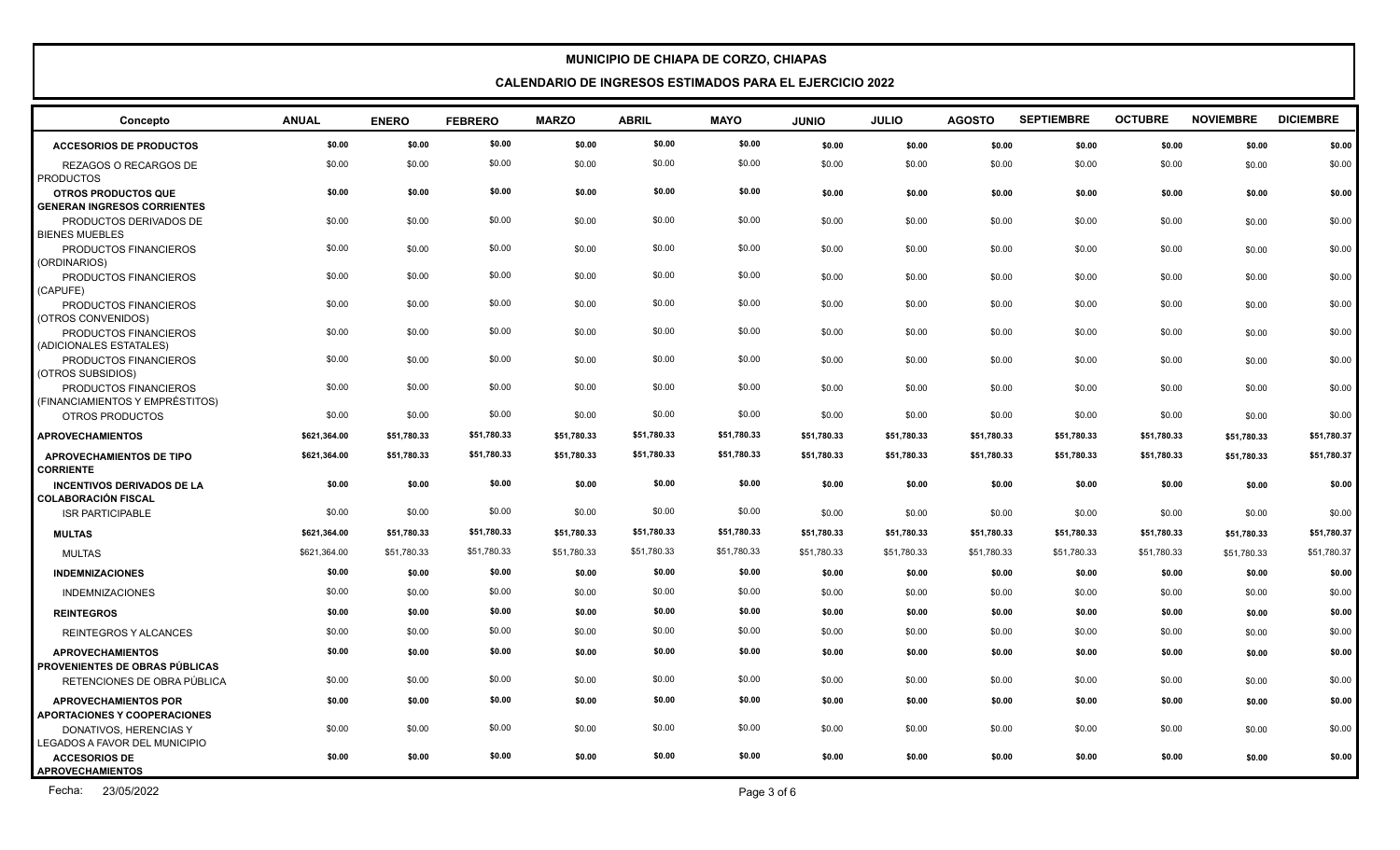| Concepto                                                                                                                          | <b>ANUAL</b>     | <b>ENERO</b>    | <b>FEBRERO</b>  | <b>MARZO</b>    | <b>ABRIL</b>    | <b>MAYO</b>     | <b>JUNIO</b>    | <b>JULIO</b>    | <b>AGOSTO</b>   | <b>SEPTIEMBRE</b> | <b>OCTUBRE</b>  | <b>NOVIEMBRE</b> | <b>DICIEMBRE</b> |
|-----------------------------------------------------------------------------------------------------------------------------------|------------------|-----------------|-----------------|-----------------|-----------------|-----------------|-----------------|-----------------|-----------------|-------------------|-----------------|------------------|------------------|
| REZAGOS O RECARGOS DE<br><b>APROVECHAMIENTOS</b>                                                                                  | \$0.00           | \$0.00          | \$0.00          | \$0.00          | \$0.00          | \$0.00          | \$0.00          | \$0.00          | \$0.00          | \$0.00            | \$0.00          | \$0.00           | \$0.00           |
| <b>OTROS APROVECHAMIENTOS</b>                                                                                                     | \$0.00           | \$0.00          | \$0.00          | \$0.00          | \$0.00          | \$0.00          | \$0.00          | \$0.00          | \$0.00          | \$0.00            | \$0.00          | \$0.00           | \$0.00           |
| REPARACIÓN DEL DAÑO                                                                                                               | \$0.00           | \$0.00          | \$0.00          | \$0.00          | \$0.00          | \$0.00          | \$0.00          | \$0.00          | \$0.00          | \$0.00            | \$0.00          | \$0.00           | \$0.00           |
| <b>CONCESIONES PARA LA</b><br>EXPLOTACIÓN DE BIENES<br>PATRIMONIALES                                                              | \$0.00           | \$0.00          | \$0.00          | \$0.00          | \$0.00          | \$0.00          | \$0.00          | \$0.00          | \$0.00          | \$0.00            | \$0.00          | \$0.00           | \$0.00           |
| <b>RESTITUCIONES QUE POR</b><br>l CUALQUIER CAUSA SE HAGAN AL<br><b>FISCO</b>                                                     | \$0.00           | \$0.00          | \$0.00          | \$0.00          | \$0.00          | \$0.00          | \$0.00          | \$0.00          | \$0.00          | \$0.00            | \$0.00          | \$0.00           | \$0.00           |
| <b>TESOROS</b>                                                                                                                    | \$0.00           | \$0.00          | \$0.00          | \$0.00          | \$0.00          | \$0.00          | \$0.00          | \$0.00          | \$0.00          | \$0.00            | \$0.00          | \$0.00           | \$0.00           |
| <b>RENDIMIENTOS POR</b><br>ADQUISICIONES DE BIENES                                                                                | \$0.00           | \$0.00          | \$0.00          | \$0.00          | \$0.00          | \$0.00          | \$0.00          | \$0.00          | \$0.00          | \$0.00            | \$0.00          | \$0.00           | \$0.00           |
| FIANZAS O CAUCIONES QUE LA<br>AUTORIDAD ADMINISTRATIVA ORDENE<br><b>HACER EFECTIVA</b>                                            | \$0.00           | \$0.00          | \$0.00          | \$0.00          | \$0.00          | \$0.00          | \$0.00          | \$0.00          | \$0.00          | \$0.00            | \$0.00          | \$0.00           | \$0.00           |
| <b>GASTOS DE EJECUCIÓN</b>                                                                                                        | \$0.00           | \$0.00          | \$0.00          | \$0.00          | \$0.00          | \$0.00          | \$0.00          | \$0.00          | \$0.00          | \$0.00            | \$0.00          | \$0.00           | \$0.00           |
| <b>INGRESOS POR VENTAS DE BIENES Y</b><br><b>SERVICIOS</b>                                                                        | \$0.00           | \$0.00          | \$0.00          | \$0.00          | \$0.00          | \$0.00          | \$0.00          | \$0.00          | \$0.00          | \$0.00            | \$0.00          | \$0.00           | \$0.00           |
| <b>INGRESOS POR VENTA DE BIENES Y</b><br><b>SERVICIOS PRODUCIDOS EN</b><br><b>ESTABLECIMIENTOS DEL GOBIERNO</b><br><b>CENTRAL</b> | \$0.00           | \$0.00          | \$0.00          | \$0.00          | \$0.00          | \$0.00          | \$0.00          | \$0.00          | \$0.00          | \$0.00            | \$0.00          | \$0.00           | \$0.00           |
| <b>INGRESOS PROPIOS DE ENTES</b><br><b>DESCENTRALIZADOS</b>                                                                       | \$0.00           | \$0.00          | \$0.00          | \$0.00          | \$0.00          | \$0.00          | \$0.00          | \$0.00          | \$0.00          | \$0.00            | \$0.00          | \$0.00           | \$0.00           |
| DIF MUNICIPAL                                                                                                                     | \$0.00           | \$0.00          | \$0.00          | \$0.00          | \$0.00          | \$0.00          | \$0.00          | \$0.00          | \$0.00          | \$0.00            | \$0.00          | \$0.00           | \$0.00           |
| SISTEMA DE AGUA POTABLE                                                                                                           | \$0.00           | \$0.00          | \$0.00          | \$0.00          | \$0.00          | \$0.00          | \$0.00          | \$0.00          | \$0.00          | \$0.00            | \$0.00          | \$0.00           | \$0.00           |
| <b>OTROS</b>                                                                                                                      | \$0.00           | \$0.00          | \$0.00          | \$0.00          | \$0.00          | \$0.00          | \$0.00          | \$0.00          | \$0.00          | \$0.00            | \$0.00          | \$0.00           | \$0.00           |
| <b>PARTICIPACIONES Y APORTACIONES</b>                                                                                             | \$293,118,698.52 | \$24,426,558.19 | \$24,426,558.19 | \$24,426,558.19 | \$24,426,558.19 | \$24,426,558.19 | \$24,426,558.19 | \$24,426,558.19 | \$24,426,558.19 | \$24,426,558.19   | \$24,426,558.19 | \$24,426,558.29  | \$24,426,558.33  |
| <b>PARTICIPACIONES</b>                                                                                                            | \$94,642,856.52  | \$7,886,904.69  | \$7,886,904.69  | \$7,886,904.69  | \$7,886,904.69  | \$7,886,904.69  | \$7,886,904.69  | \$7,886,904.69  | \$7,886,904.69  | \$7,886,904.69    | \$7,886,904.69  | \$7,886,904.79   | \$7,886,904.83   |
| <b>RAMO 28</b>                                                                                                                    | \$94,642,856.52  | \$7,886,904.69  | \$7,886,904.69  | \$7,886,904.69  | \$7,886,904.69  | \$7,886,904.69  | \$7,886,904.69  | \$7,886,904.69  | \$7,886,904.69  | \$7,886,904.69    | \$7,886,904.69  | \$7,886,904.79   | \$7,886,904.83   |
| <b>FONDO GENERAL DE</b><br><b>PARTICIPACIONES</b>                                                                                 | \$79,795,180.81  | \$6,649,598.40  | \$6,649,598.40  | \$6,649,598.40  | \$6,649,598.40  | \$6,649,598.40  | \$6,649,598.40  | \$6,649,598.40  | \$6,649,598.40  | \$6,649,598.40    | \$6,649,598.40  | \$6,649,598.40   | \$6,649,598.41   |
| FONDO DE FOMENTO MUNICIPAL                                                                                                        | \$13,208,769.98  | \$1,100,730.83  | \$1,100,730.83  | \$1,100,730.83  | \$1,100,730.83  | \$1,100,730.83  | \$1,100,730.83  | \$1,100,730.83  | \$1,100,730.83  | \$1,100,730.83    | \$1,100,730.83  | \$1,100,730.83   | \$1,100,730.85   |
| <b>IMPUESTOS ESPECIALES SOBRE</b><br><b>PRODUCTOS Y SERVICIOS</b>                                                                 | \$864,469.66     | \$72,039.13     | \$72,039.13     | \$72,039.13     | \$72,039.13     | \$72,039.13     | \$72,039.13     | \$72,039.13     | \$72,039.13     | \$72,039.13       | \$72,039.13     | \$72,039.18      | \$72,039.18      |
| <b>IMPUESTO SOBRE AUTOMÓVILES</b><br><b>NUEVOS</b>                                                                                | \$774,436.07     | \$64,536.33     | \$64,536.33     | \$64,536.33     | \$64,536.33     | \$64,536.33     | \$64,536.33     | \$64,536.33     | \$64,536.33     | \$64,536.33       | \$64,536.33     | \$64,536.38      | \$64,536.39      |
| <b>TENENCIA</b>                                                                                                                   | \$0.00           | \$0.00          | \$0.00          | \$0.00          | \$0.00          | \$0.00          | \$0.00          | \$0.00          | \$0.00          | \$0.00            | \$0.00          | \$0.00           | \$0.00           |
| FONDO DE FISCALIZACIÓN                                                                                                            | \$0.00           | \$0.00          | \$0.00          | \$0.00          | \$0.00          | \$0.00          | \$0.00          | \$0.00          | \$0.00          | \$0.00            | \$0.00          | \$0.00           | \$0.00           |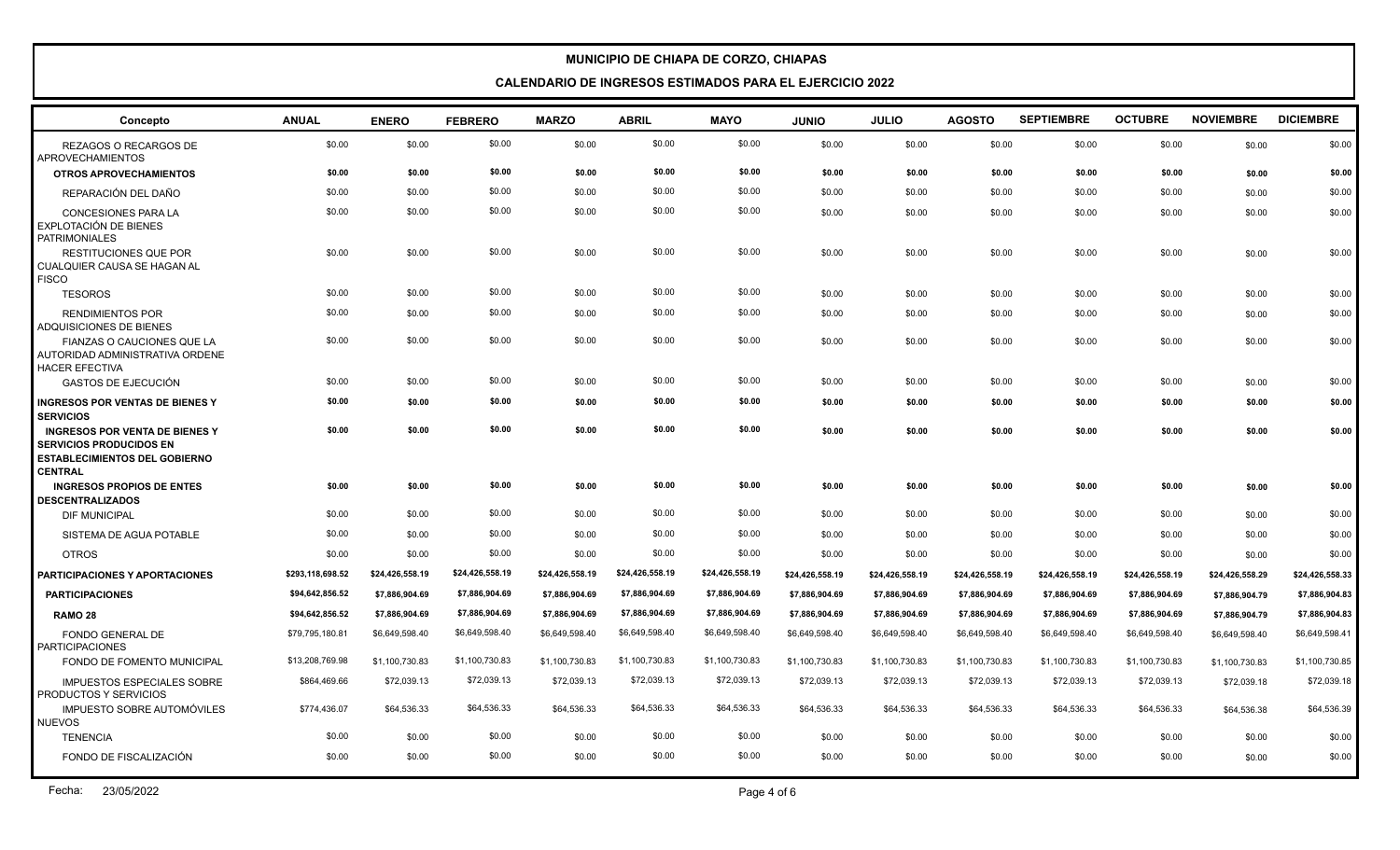| Concepto                                                                                                                                          | <b>ANUAL</b>     | <b>ENERO</b>    | <b>FEBRERO</b>  | <b>MARZO</b>    | <b>ABRIL</b>    | <b>MAYO</b>     | <b>JUNIO</b>    | <b>JULIO</b>    | <b>AGOSTO</b>   | <b>SEPTIEMBRE</b> | <b>OCTUBRE</b>  | <b>NOVIEMBRE</b> | <b>DICIEMBRE</b> |
|---------------------------------------------------------------------------------------------------------------------------------------------------|------------------|-----------------|-----------------|-----------------|-----------------|-----------------|-----------------|-----------------|-----------------|-------------------|-----------------|------------------|------------------|
| PARTICIPACIÓN DEL IMPUESTO A<br>LA VENTA FINAL DE GASOLINAS Y<br><b>DIESEL</b>                                                                    | \$0.00           | \$0.00          | \$0.00          | \$0.00          | \$0.00          | \$0.00          | \$0.00          | \$0.00          | \$0.00          | \$0.00            | \$0.00          | \$0.00           | \$0.00           |
| FONDO DE COMPENSACIÓN                                                                                                                             | \$0.00           | \$0.00          | \$0.00          | \$0.00          | \$0.00          | \$0.00          | \$0.00          | \$0.00          | \$0.00          | \$0.00            | \$0.00          | \$0.00           | \$0.00           |
| FONDO DE EXTRACCIÓN DE<br><b>HIDROCARBUROS</b>                                                                                                    | \$0.00           | \$0.00          | \$0.00          | \$0.00          | \$0.00          | \$0.00          | \$0.00          | \$0.00          | \$0.00          | \$0.00            | \$0.00          | \$0.00           | \$0.00           |
| <b>IMPUESTOS LOCALES A LA VENTA</b><br>FINAL DE LOS BIENES GRAVADOS CON<br>EL IMPUESTO ESPECIAL SOBRE<br>PRODUCCIÓN Y SERVICIOS                   | \$0.00           | \$0.00          | \$0.00          | \$0.00          | \$0.00          | \$0.00          | \$0.00          | \$0.00          | \$0.00          | \$0.00            | \$0.00          | \$0.00           | \$0.00           |
| <b>APORTACIONES</b>                                                                                                                               | \$198,475,842.00 | \$16,539,653.50 | \$16,539,653.50 | \$16,539,653.50 | \$16,539,653.50 | \$16,539,653.50 | \$16,539,653.50 | \$16,539,653.50 | \$16,539,653.50 | \$16,539,653.50   | \$16,539,653.50 | \$16,539,653.50  | \$16,539,653.50  |
| RAMO 33 F-III                                                                                                                                     | \$126,979,494.00 | \$10,581,624.50 | \$10,581,624.50 | \$10,581,624.50 | \$10,581,624.50 | \$10,581,624.50 | \$10,581,624.50 | \$10,581,624.50 | \$10,581,624.50 | \$10,581,624.50   | \$10,581,624.50 | \$10,581,624.50  | \$10,581,624.50  |
| FONDO DE INFRAESTRUCTURA<br>SOCIAL MUNICIPAL (FISM)                                                                                               | \$126,979,494.00 | \$10,581,624.50 | \$10,581,624.50 | \$10,581,624.50 | \$10,581,624.50 | \$10,581,624.50 | \$10,581,624.50 | \$10,581,624.50 | \$10,581,624.50 | \$10,581,624.50   | \$10,581,624.50 | \$10,581,624.50  | \$10,581,624.50  |
| PRODUCTOS FINANCIEROS DEL<br>RAMO 33-FISM                                                                                                         | \$0.00           | \$0.00          | \$0.00          | \$0.00          | \$0.00          | \$0.00          | \$0.00          | \$0.00          | \$0.00          | \$0.00            | \$0.00          | \$0.00           | \$0.00           |
| PRODUCTOS FINANCIEROS DEL<br>RAMO 33-FISM DE EJERCICIOS<br><b>ANTERIORES</b>                                                                      | \$0.00           | \$0.00          | \$0.00          | \$0.00          | \$0.00          | \$0.00          | \$0.00          | \$0.00          | \$0.00          | \$0.00            | \$0.00          | \$0.00           | \$0.00           |
| RAMO 33 F-IV                                                                                                                                      | \$71,496,348.00  | \$5,958,029.00  | \$5,958,029.00  | \$5,958,029.00  | \$5,958,029.00  | \$5,958,029.00  | \$5,958,029.00  | \$5,958,029.00  | \$5,958,029.00  | \$5,958,029.00    | \$5,958,029.00  | \$5,958,029.00   | \$5,958,029.00   |
| FONDO DE APORTACIONES PARA<br>EL FORTALECIMIENTO MUNICIPAL<br>(FORTAMUN)                                                                          | \$71,496,348.00  | \$5,958,029.00  | \$5,958,029.00  | \$5,958,029.00  | \$5,958,029.00  | \$5,958,029.00  | \$5,958,029.00  | \$5,958,029.00  | \$5,958,029.00  | \$5,958,029.00    | \$5,958,029.00  | \$5,958,029.00   | \$5,958,029.00   |
| PRODUCTOS FINANCIEROS DEL<br>RAMO 33-FORTAMUN                                                                                                     | \$0.00           | \$0.00          | \$0.00          | \$0.00          | \$0.00          | \$0.00          | \$0.00          | \$0.00          | \$0.00          | \$0.00            | \$0.00          | \$0.00           | \$0.00           |
| PRODUCTOS FINANCIEROS DEL<br>RAMO 33-FORTAMUN DE EJERCICIOS<br><b>ANTERIORES</b>                                                                  | \$0.00           | \$0.00          | \$0.00          | \$0.00          | \$0.00          | \$0.00          | \$0.00          | \$0.00          | \$0.00          | \$0.00            | \$0.00          | \$0.00           | \$0.00           |
| <b>CONVENIDOS</b>                                                                                                                                 | \$0.00           | \$0.00          | \$0.00          | \$0.00          | \$0.00          | \$0.00          | \$0.00          | \$0.00          | \$0.00          | \$0.00            | \$0.00          | \$0.00           | \$0.00           |
| <b>CONVENIDOS</b>                                                                                                                                 | \$0.00           | \$0.00          | \$0.00          | \$0.00          | \$0.00          | \$0.00          | \$0.00          | \$0.00          | \$0.00          | \$0.00            | \$0.00          | \$0.00           | \$0.00           |
| <b>CAPUFE</b>                                                                                                                                     | \$0.00           | \$0.00          | \$0.00          | \$0.00          | \$0.00          | \$0.00          | \$0.00          | \$0.00          | \$0.00          | \$0.00            | \$0.00          | \$0.00           | \$0.00           |
| <b>BEBIDAS ALCOHÓLICAS</b>                                                                                                                        | \$0.00           | \$0.00          | \$0.00          | \$0.00          | \$0.00          | \$0.00          | \$0.00          | \$0.00          | \$0.00          | \$0.00            | \$0.00          | \$0.00           | \$0.00           |
| <b>REGISTRO CIVIL</b>                                                                                                                             | \$0.00           | \$0.00          | \$0.00          | \$0.00          | \$0.00          | \$0.00          | \$0.00          | \$0.00          | \$0.00          | \$0.00            | \$0.00          | \$0.00           | \$0.00           |
| ZONA FEDERAL MARÍTIMO<br><b>TERRESTRE</b>                                                                                                         | \$0.00           | \$0.00          | \$0.00          | \$0.00          | \$0.00          | \$0.00          | \$0.00          | \$0.00          | \$0.00          | \$0.00            | \$0.00          | \$0.00           | \$0.00           |
| VIGILANCIA Y CONTROL DE<br>MERCANCÍA EXTRANJERA                                                                                                   | \$0.00           | \$0.00          | \$0.00          | \$0.00          | \$0.00          | \$0.00          | \$0.00          | \$0.00          | \$0.00          | \$0.00            | \$0.00          | \$0.00           | \$0.00           |
| USO, GOCE O<br>APROVECHAMIENTO DE INMUEBLES<br>UBICADOS EN ZONAS CONTIGUAS A<br>CAUCES DE CORRIENTES Y VASOS O<br>DEPÓSITOS DE PROPIEDAD NACIONAL | \$0.00           | \$0.00          | \$0.00          | \$0.00          | \$0.00          | \$0.00          | \$0.00          | \$0.00          | \$0.00          | \$0.00            | \$0.00          | \$0.00           | \$0.00           |